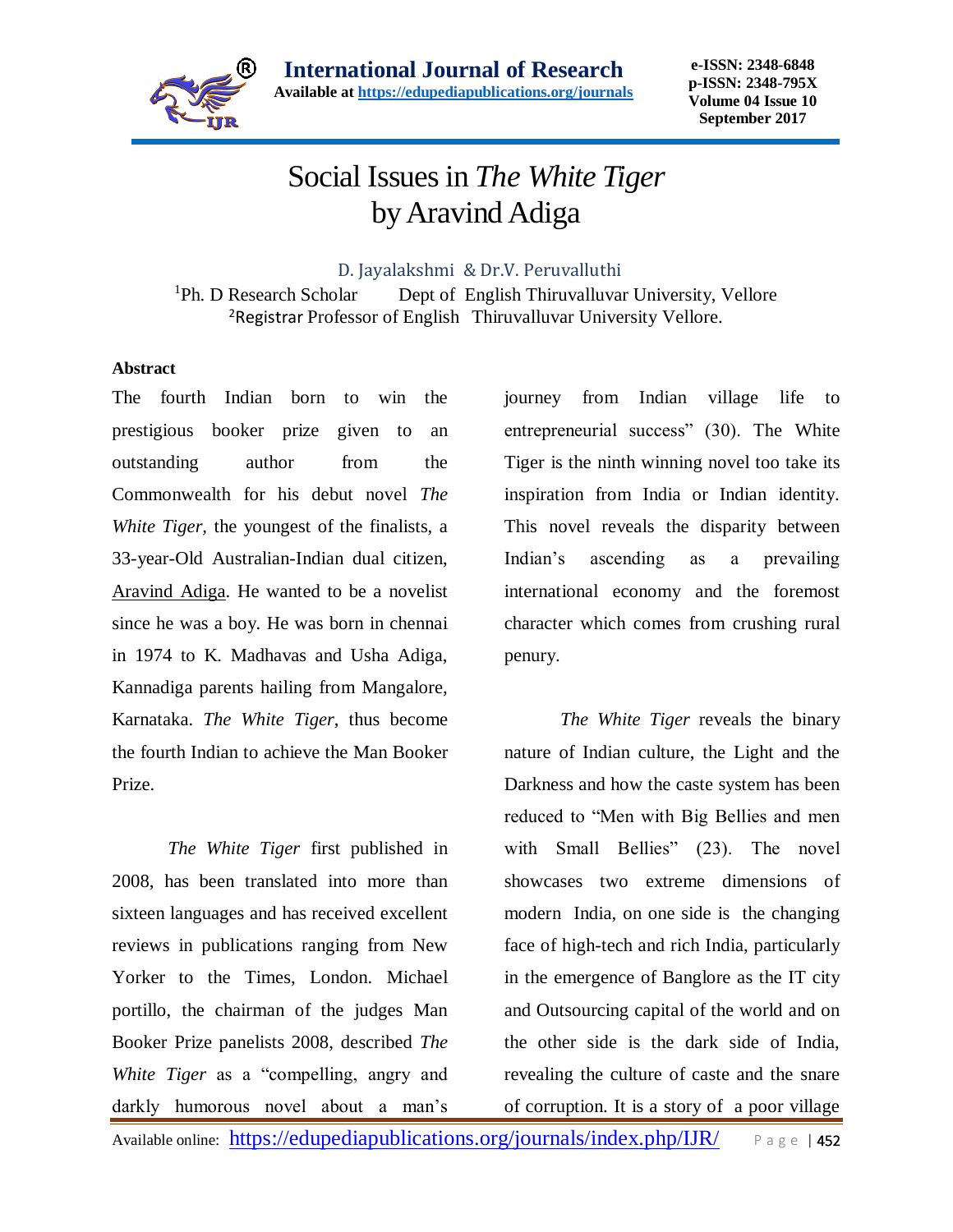

boy named Balaram who becomes an enterpreneur in Banglore after killing his rich master. The narrator protagonist Balaram exposes the injustice that pervades Indian society and the foot- licking approach that seems neccesary to succeed in the culture.

Adiga has written the novel giving expression to his voice, searching for identity: the novel is written in "voice" in Balaram's voice and not in mine. "some of the things that he is unhappy about like corruption is easier for me to identity with. When talking to many men whom I met in India, I found a sense of range, often suppressed for years and years that would brust out when they finally met someone they could talk to Balaram's anger is not an anger that the reader should participate in entirely. It can seem at times like the rage you might feel if you were in Balram's place but at other times you should feel troubled by it, certainly" (54).

The novel is labelled an angry exposure of injustice and power: But Tiger isn't about race or case in India. It's about the vast economic inequality between the poor and the wealthy elite. The narrator is an

Indian entrepreneur detailing his rise to power. His India is a merciless, corrupt Darwinian jungle where only the ruthless survive. Adiga's protagonist emerges from his experience of poverty and corruption in India.

*The White Tiger* a tale of two India's tells the story of Balaram, the son of a rickshaw puller in the heartlands, one of the "faceless" poor left behind by the country's recent economic boom. Thus it charts his journey from working in a teashop to entrepreneurial success. The White Tiger takes a sharp and unblinking look at the reality of India's economic miracle. This is a furious and brutally effective counterblast to smug "India is shinning" rhetoric that particular slogan is never mentioned, but the election it lost is crucial to the plot which also directs hard, well aimed kicks at hypocrisy and thuggery on the traditionalist Indian Left. In his reportorial skill Adiga points his finger at the three pillors of modern India democracy, enterprise and justice. For him they appear same, as instead of bridging the gap in Indian society they widen the gap between the rich and the poor, rural an urban, and allow a small minority to prosper at the expense of the silent majority.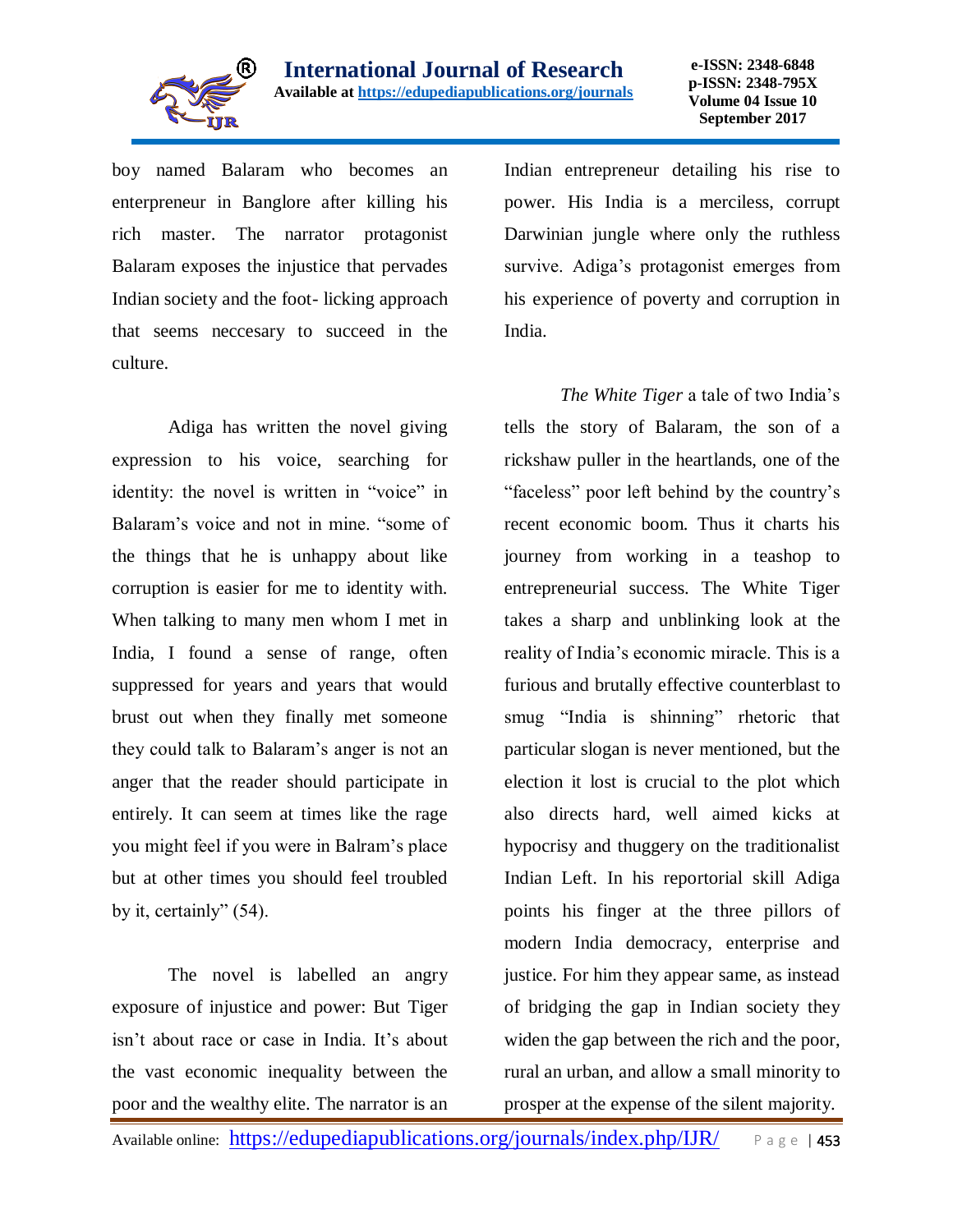

**e-ISSN: 2348-6848 p-ISSN: 2348-795X Volume 04 Issue 10 September 2017**

Accordingly, *The White Tiger* highlights the brutal injustices of changing India, which is on the verge of inheriting the world from the west. This is creating ripples in India for its defiantly unglamorous portrait of the country's economic miracle. This incisive, engrossing novel attacks poverty and disparity without being sentimental or condescending, and for this reason it is a groundbreaking Indian novel as well as one of the contemporary Slumdog millonaries. For a novel that is supposed to be a portrait of real India *The White Tiger* comes across as curiously in authentic, especially his presentation of ordinary people who are not only trite but offensive.

His description of the Bihari migrant workers returning to their village after hard labour,"a month after the rain, the men come back from Dhanbad, Delhi and Calcutta leaner, darker, angrier but money in their pockets. The women were waiting for them. They hid behind the doors, and as soon as the men walked in, they pounced like wildcats on a flesh. They were fighting waiting and shrieking. My uncle would resist amd keep some of the money but my father got peeled and skinned every time. I

survived the city, but I couldn't survive the women in my home" (174). He would say sunk into a corner of the room. "….he women would feed him after thry had the buffaloes". The novelist seems to know nothing about either the love or the despair of the people he was writing about. All the varied view only show what Shashi Deshpande apty says in The Hindu "Being ignored is definitely worse than hostility, it is like your work falling into the abyss. A bad review is better than no review".

The novel thus depicts the drawbacks of democracy and society in forms of maladministration, Citizens being deprived of liberty or equality, prevalence of injustice, widespread corruption. This rotten system has created new distinctions and classes. In the old days there were one thousand castes a destinies in India. Now just two castes remain: "Men with Big Bellies, and Men with Small Bellies. And only two destinies: eat or get eaten up" (64). After independence the British left the cages had been let open; and the "animals" (metaphorically for politicians) had attacked and ripped each other. Those that were the most ferocious, the hungriest, had eaten everyone else up, and grown big bellies.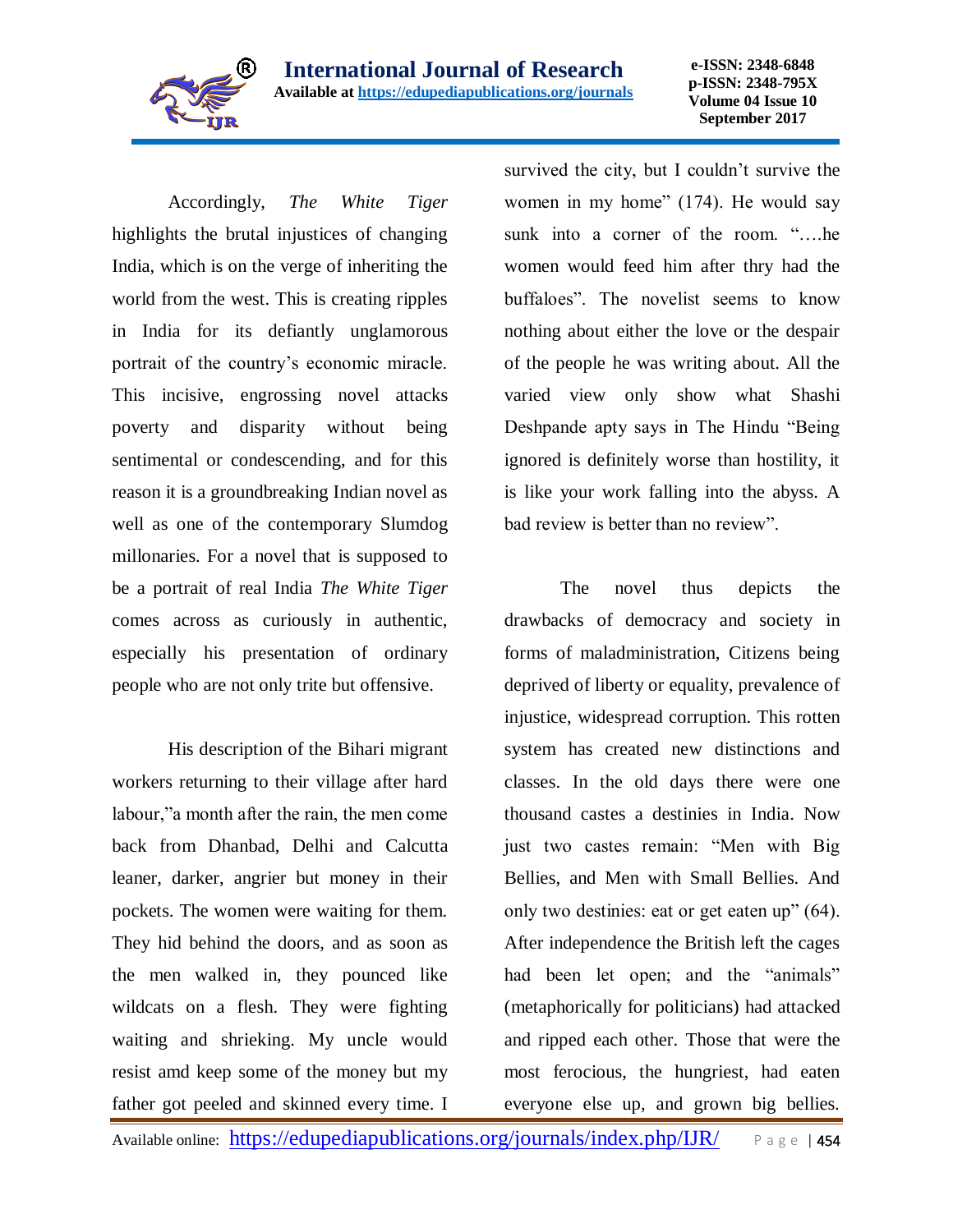

That wass all that counted now, the size of your bellies. It didn't "matter whether you were a women, or a Muslim, or an untouchable anyone with a belly could rise  $up''(64)$ .

*The White Tiger* is a tale of this underclass and its life begging for food, sleeping under concrete flyovers, defecating on the roadside, shivering in the cold, Struggling in the twenty first century; for its freedom. V.S.Naipaul has also highlighted The Darkness of India and in his Area of Darkness, "rigid castes-distinction". "English mimicry", "Indian lavatory and kitchens, the Visitors nightmare", "clubs of Bombay and Delhi Poverty", "all his duty is, by whatever means, to make money", "symbolic actions", "irrational" reservation policy places responsibility in the hands of the unqualified.

It is extreme poverty which creates Darkness in the life of the rural as well as urban people and it perpetuates the sufferings of the underclass. Illiteracy, unemployment, Zamindari practice, social taboos, rigid caste discrimination, caste and culture conflict, corrupt politicians and bureaucrats, economic disparity,

superstitions, corrupt education system and health services, shrewd entrepreneurs, flood, mall culture,ect.., contribute to the sufferings of underclass. It is poverty in Laxmangarh, in Gaya there is an exodus of jobless youths towards big cities and the protagonist Balram Halwai and his brother are no exception.

The secrets of success in a modern globalized world been summed up in the last section of the novel. Murder, manipulation, malpractices, opportunism, bribery, absconding police and judicial proceedings all are justified for success and teaching based on the facts of life:" A school where you won't be allowed to corrupt anyone's head with prayers and stories about God and Gandhi nothing but the facts of life for these kids. A school full of White Tigers" (319). Agida's *The White Tiger* providess samples of gross malpractices in Indian democracy and society. It is a social criticism focusing on the poverty and misery of India and its religio-socio-political conflicts, encapsulated in humour and irony. Gross violation of people's liberty and equality, poor and rich divide, Untouchability, utter suffers of the subalterns and anarchism is the theme of the novel.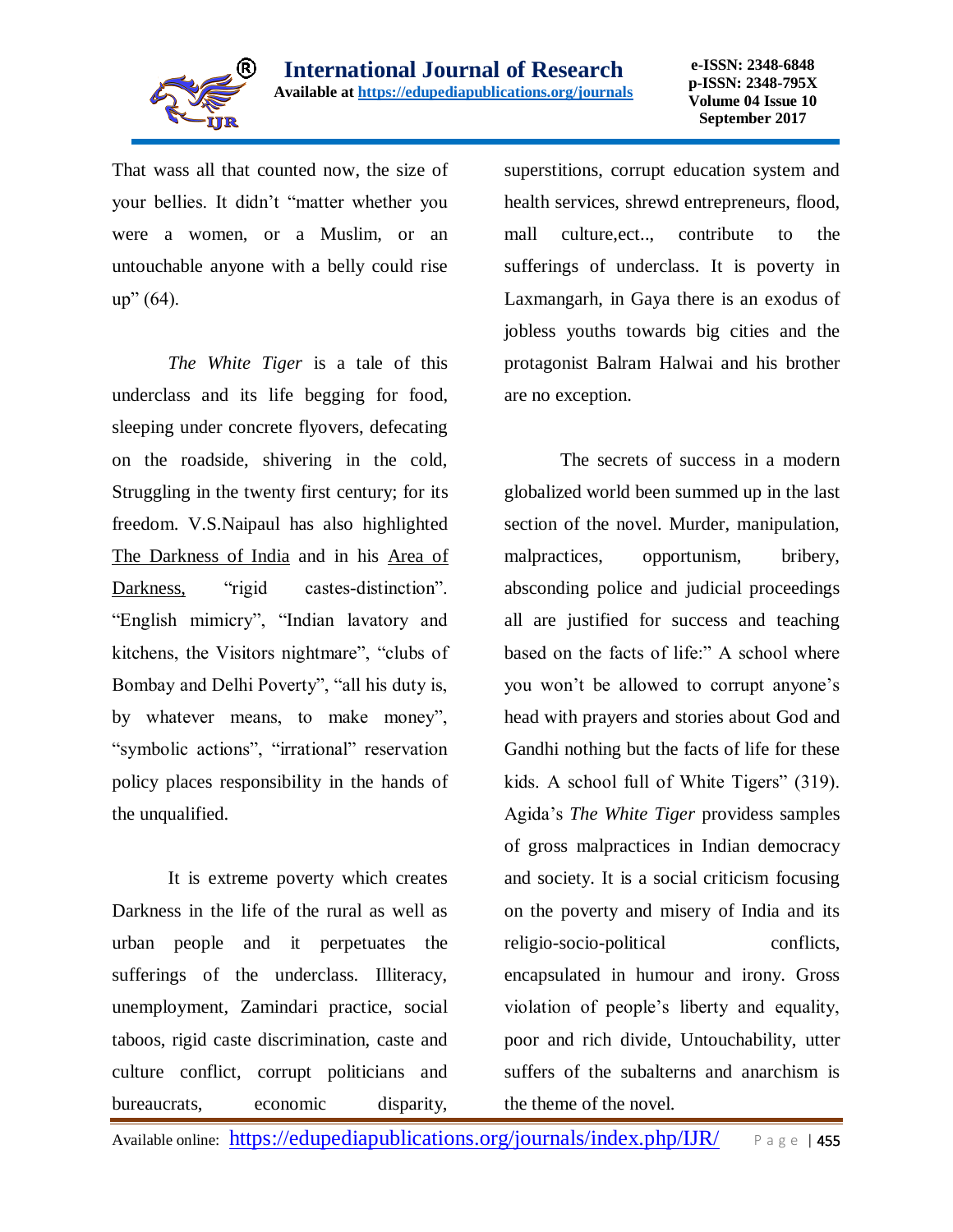

**e-ISSN: 2348-6848 p-ISSN: 2348-795X Volume 04 Issue 10 September 2017**

But the three hundred million or so, Indians living in acute poverty are being crushed by inaction. If they ever thought that washing the floors, driving the cars and cleaning the windows of the middle class would open the doors to a better life, they know now that they are wrong. With pricing rising, their savings are being eating away. Higher food and fuel prices are being driven by big changes in the global economy that look set to continue. Even the most cheerful optimist for the past decade has seen the huge divide between the haves and havenots, but the hope has persisted that it would somehow go away. Inflation has best like cement into that divide solidifying the gap between the two Indians. The future of the country is two futures; rosy and grim. For years or decades to come, we'll not be able to talk of one destiny for all the people of the country. But it is precisely the accelerated growth by globalization that has provided the additional resources to alleviate if not yet to remove them.

To sum up, *The White Tiger* is a fascinating portrayal of the divisions between the world of rich and the poor of new India. However, it misses out a very

important dimension and that is spiritual dimension, the love and warmth that is inherent in every India whether rich or poor, and that is part of life in India. Among the causes ascribed for the high level povertyin India are its history under British rule, large population, low Literacy societal structure including the caste system and role of women, dependence on agriculture, and the economic policies adopted after its independence. Adiga puts emphasis on the population explosion as the reduction programmes have falied. The growth of the middle class, which was virtually nonexistent when Indian became a free nation in August 1947, indicates that economic prosperity has indeed been very impressive in Indian, but the distribution of wealth is not at all. It is not the work of one economist, sociologist or a writer, rather each one of us can contribute in our own.

## **Primary source**

Adiga, Aravind. The White Tiger. Noida: Harper Collins, 2008. Print.

## **Secondary Sources**

[1] Fanon, Frantz. The Wretched of the Earth. (ed). Constance Farrington.

a. New York: Grove press, 1963. Print.